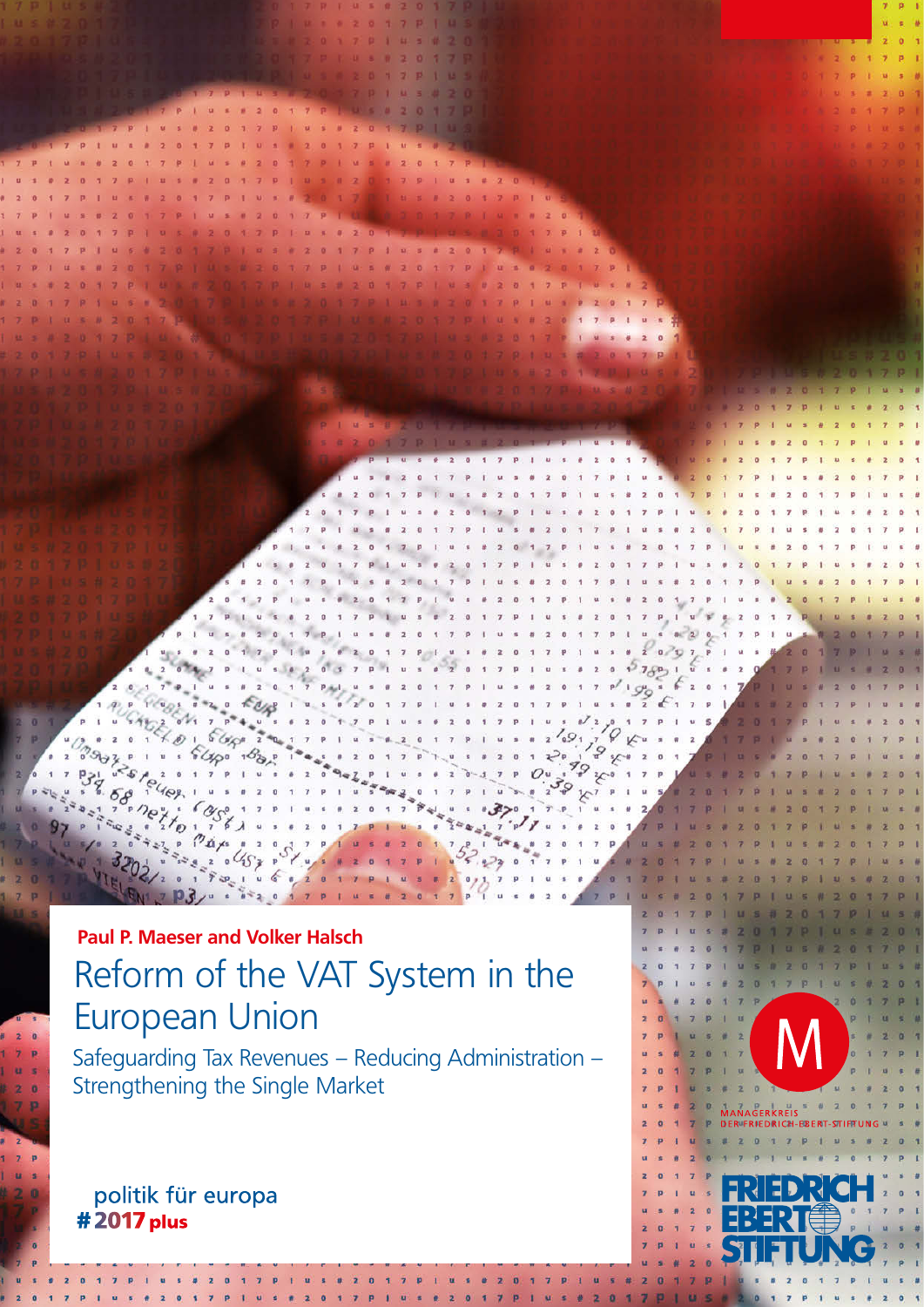### politik für europa #2017 plus

A PROJECT OF THE FRIEDRICH-EBERT-STIFTUNG 2015 – 2017

Europe needs social democracy!

Why do we really want Europe? Can we demonstrate to European citizens the opportunities offered by social politics and a strong social democracy in Europe? This is the aim of the new Friedrich-Ebert-Stiftung project »Politics for Europe«. It shows that European integration can be done in a democratic, economic and socially balanced way and with a reliable foreign policy.

The following issues will be particularly important:

- Democratic Europe
- Economic and social policy in Europe
- Foreign and security policy in Europe

The FES will devote itself to these issues in publications and events throughout 2015–2017: we start from citizens' concerns, identify new positions with decision-makers and lay out alternative policy approaches. We want a debate with you about »Politics for Europe«!

Further information on the project can be found here: **www.fes.de/de/politik-fuer-europa-2017plus**

#### **Friedrich-Ebert-Stiftung**

The Friedrich-Ebert-Stiftung (FES) is the oldest political foundation in Germany with a rich tradition dating back to its foundation in 1925. Today, it remains loyal to the legacy of its namesake and campaigns for the core ideas and values of social democracy: freedom, justice and solidarity. It has a close connection to social democracy and free trade unions.

FES promotes the advancement of social democracy, in particular by:

- Political educational work to strengthen civil society
- Think tanks
- International cooperation with our international network of offices in more than 100 countries
- Support for talented young people
- Maintaining the collective memory of social democracy with archives, libraries and more.

#### **Managerkreis of the Friedrich-Ebert-Stiftung**

The Managerkreis of the Friedrich-Ebert-Stiftung was established as a forum for the exchange of views between decision-makers in business and politics. It is intended to serve as a bridge between business and politics and to create opportunities for managers and politicians to get to know and learn from one another.

**www.managerkreis.de**

#### **Responsible for this publication in the FES**

**Dr. Marc Meinardus**, director Managerkreis of the Friedrich-Ebert-Stiftung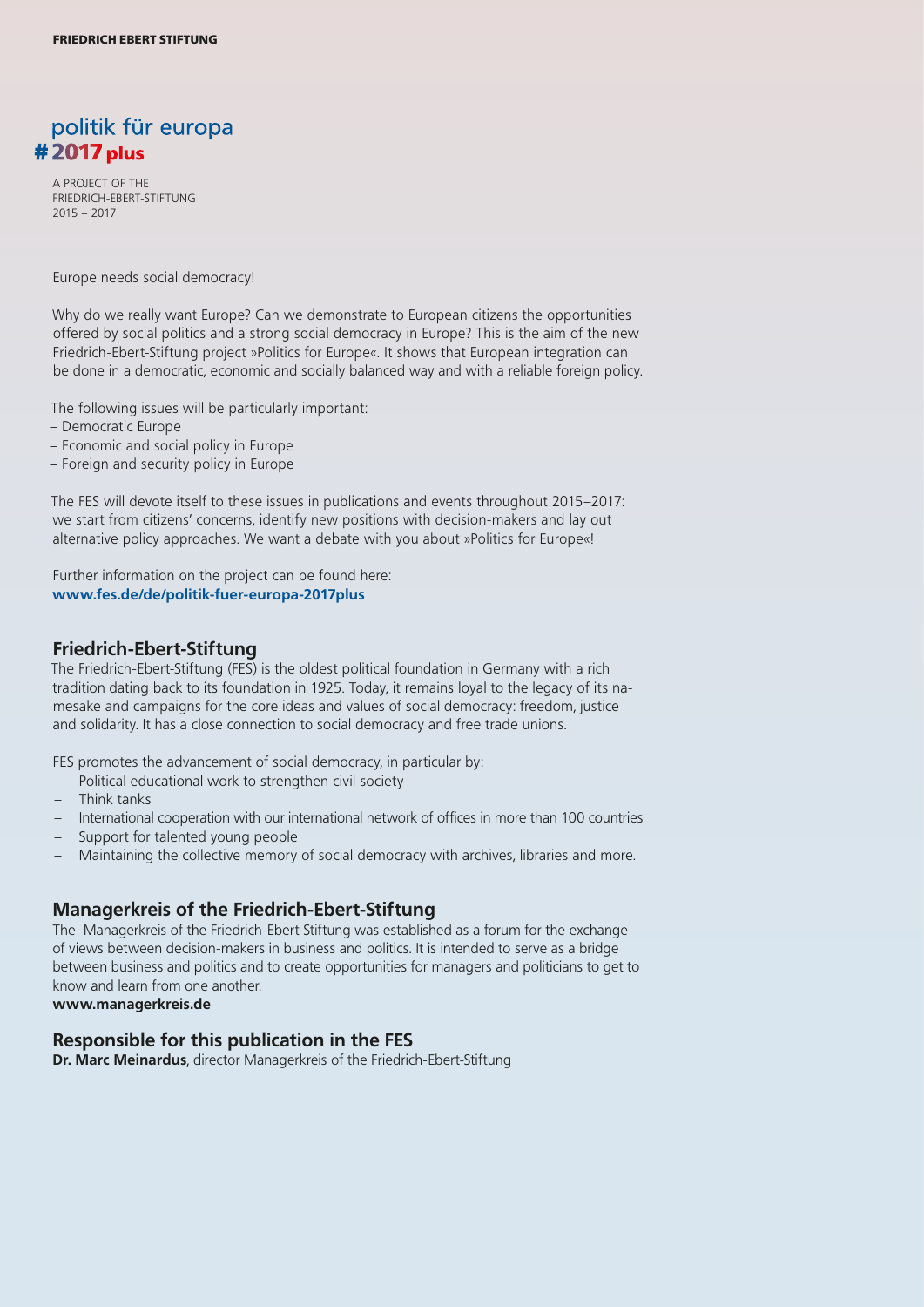### **Paul P. Maeser and Volker Halsch**

# Reform of the VAT System in the European Union

Safeguarding Tax Revenues – Reducing Administration – Strengthening the Single Market

#### **FOREWORD** 5

#### **1. INTRODUCTION: THE SIGNIFICANCE OF VALUE ADDED TAX** 6

#### **2. THE NEED FOR REFORM: WEAKNESSES OF THE CURRENT VALUE ADDED TAX SYSTEM**  8

Shortcomings with Regard to Tax Enforcement and Tax Avoidance Disproportionate Administrative Burden for Companies Distortions in the European Single Market Urgent Reform Objectives

#### **3. REFORM ALTERNATIVE 1: REVERSE CHARGE MECHANISM**  10

Elimination of Pre-financing by Taxable Companies Lower Risk of Tax Shortfall for the State Experiences and Impacts in Intra-European Business Dealings A Solution: Identification of Business Partners via Means of Payment?

#### **4. REFORM ALTERNATIVE 2: ONE-STOP SHOP (OSS)** 12

Reduction of Bureaucratic Costs Challenges of Cross-border Tax Enforcement Danger of Distortions of Competition in the Single Market Delimitation Problems of the Destination Principle Not Solved Application of Foreign Tax Law by Tax Payers and Financial Administration

#### **5. A BRUSSELS COMPROMISE – WITH NEW IMPONDERABLES** 15

CTP Status in a »Definitive VAT Regime« for Europe A Regulatory Challenge: Who in Fact Can Obtain CTP Status Uniform Regulations versus Europe-wide Minimum Standards

#### **6. CONCLUSIONS** 17

#### **About the authors**

**Paul P. Maeser** was a member of the European Commission's VAT Expert Group, he is currently Senior Manager, BDI – Federation of German Industries.

**Volker Halsch** is a former state secretary at the German Federal Ministry of Finance.

Both authors are members of the Managerkreis Working Group on Finance.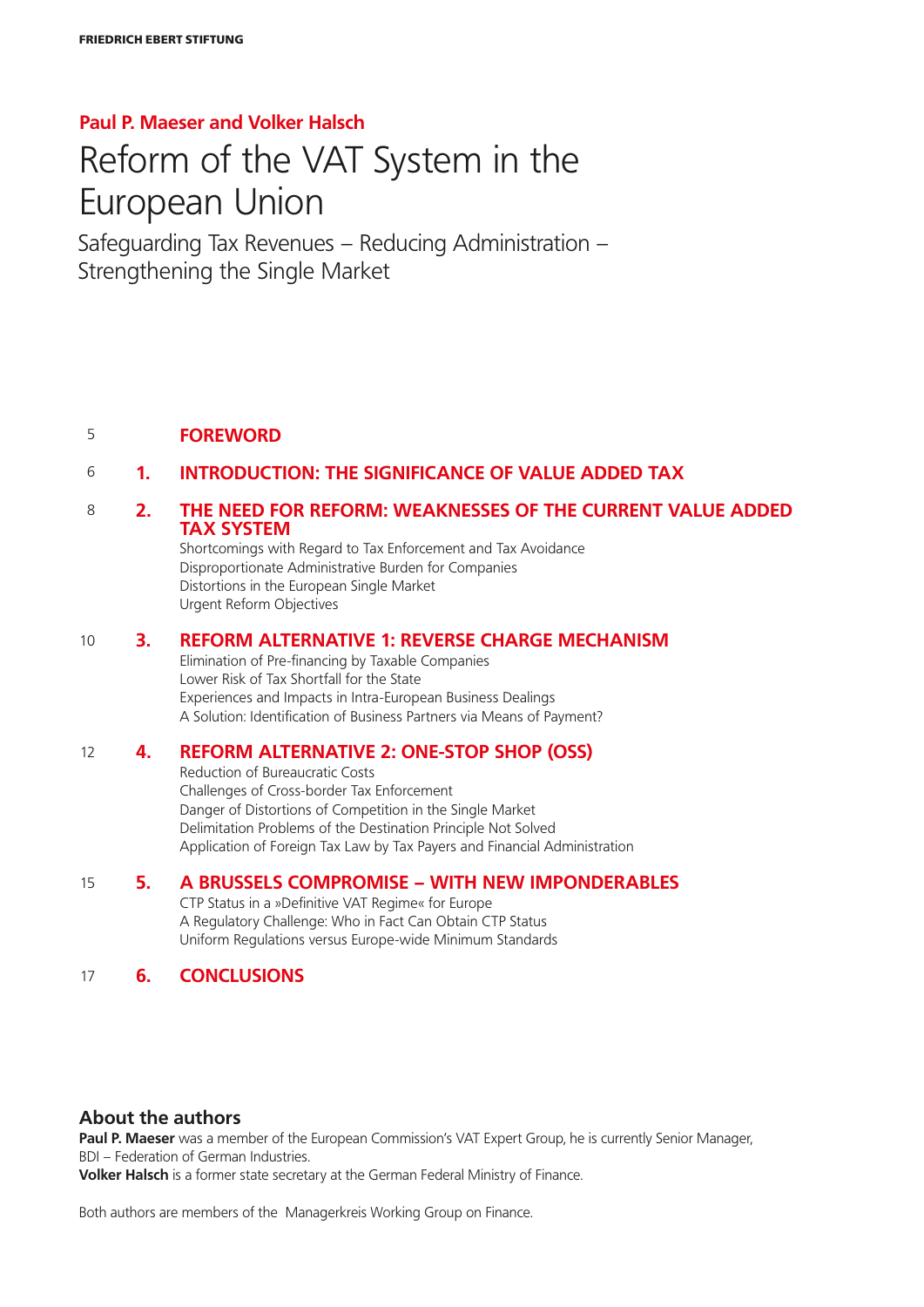FRIEDRICH-EBERT-STIFTUNG 4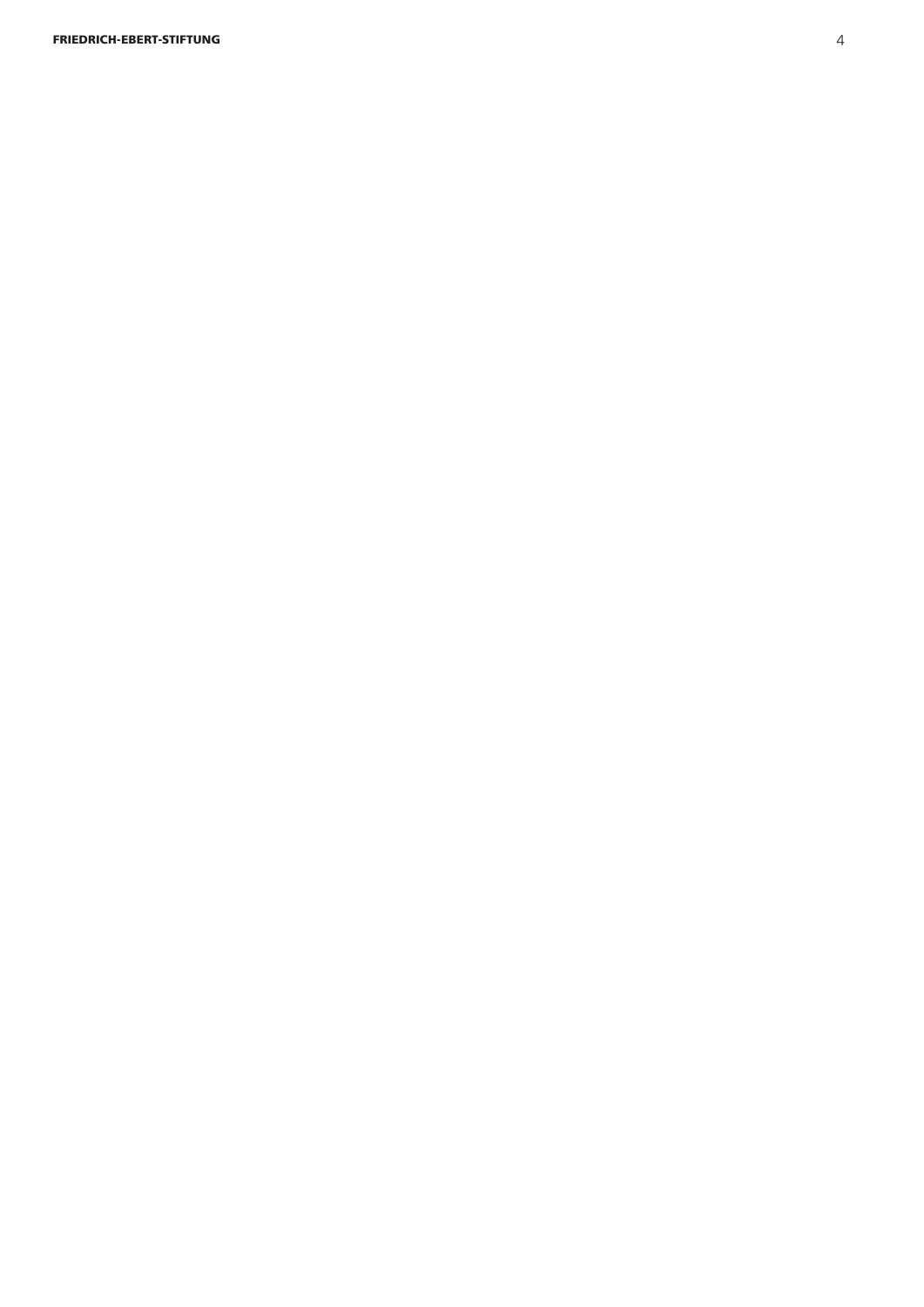## **FOREWORD**

The value added tax (VAT) has just celebrated its 50th anniversary in its current incarnation in Germany. However, it is by no means a recent financial and fiscal policy invention: its origins go back to the sixteenth century.

In this paper, however, Paul P. Maeser and Volker Halsch tackle the necessity of reforming the VAT system in the European Union not in terms of the certainly very interesting history of this lucrative tax, but in terms of current questions that have nevertheless not been taken up in the political realm. They do so against the background that the VAT system in the European Union has been resistant to attempts at reform, apart from changes in the tax rate. This is all the more surprising because the development of the European Union and the creation of the economic and trade area that goes hand in hand with it make reforms aimed at standardisation all the more compelling.

While reforms in other areas are superseding previous ones that have not proven themselves policymakers have not yet faced the task of developing a VAT system that is adequate to the European market. Maeser and Halsch point out the urgent need for a coherent European VAT system. Vividly and in practical terms they outline the significance of the VAT, the weaknesses of the current system and possible reform paths. Within this framework they tackle the current problems and burdens for tax administrations, as well as for companies, without calling into question the fiscal importance and necessity of value added taxes.

This analysis of necessary reforms does not come to any fixed conclusions. However, the authors do emphasise that each of the conceivable reform approaches is capable of decisively improving the current VAT system in the European Union. In light of this they call on European policymakers to act swiftly to make the tax system more efficient – all taxpayers are entitled to this in a democracy!

#### **DR HARALD NOACK**

Speaker of the Managerkreis Working Group on Finance of the Friedrich-Ebert-Stiftung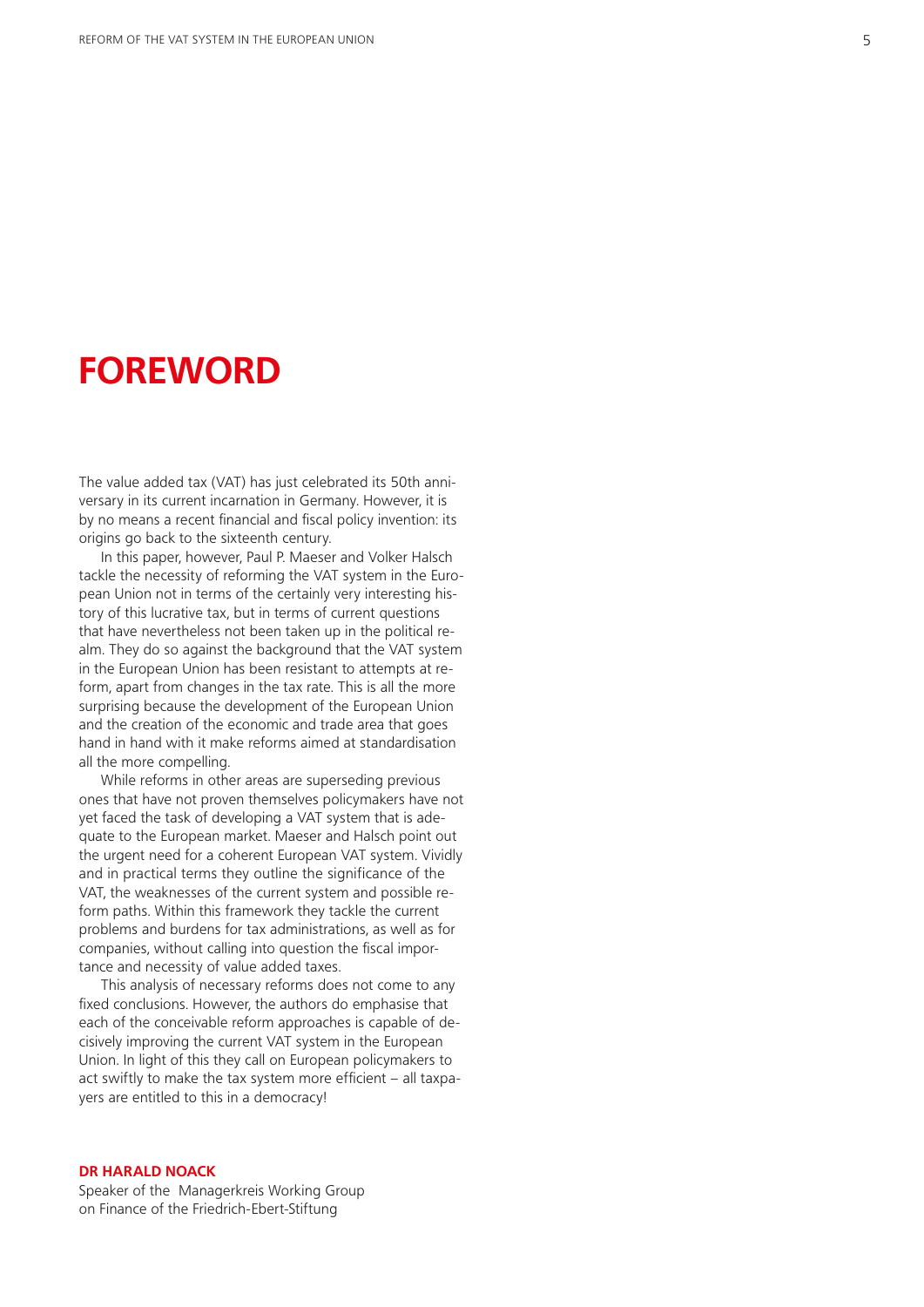## **INTRODUCTION: THE SIGNIFICANCE OF VALUE ADDED TAX**

#### **Distribution of VAT\* in Germany**

budget year 2017

| <b>Total revenues</b>                                  |      | Million euros<br>226.650 |
|--------------------------------------------------------|------|--------------------------|
|                                                        |      |                          |
| Federal government in advance for<br>pension insurance |      | 10936                    |
| Municipalities                                         | חח י | 524                      |
| Federal government                                     |      | 99 949                   |
| ander                                                  |      | 101 155                  |

Notes: Apart from this the federal government pays the so-called VAT-based own resources of 2.44 billion euros (around 1.08 per cent of total revenue) into the EU budget.

\*Vakue added tax and import value added tax.

Federal Ministry of Finance – Department I A 6, session of the working group on tax estimates on 2–4 November 2016 in Nuremburg, Germany.

The European Union's value added system is in need of reform. One of the main reasons for this is the explosive growth in e-commerce. In the trade of goods and services this has boosted the importance of cross-border deliveries. Companies, in turn, are confronted by up to 28 sometimes very different VAT systems. On top of that, financial administrations throughout Europe are complaining of considerable losses in tax revenues. The tax system therefore needs a fundamental overhaul. Ways in which this might be done have already been developed, but they must be subject to a critical examination.

In Germany the value added tax is among the most lucrative taxes.<sup>1</sup> According to the last tax estimate from November 2016 revenues in 2017 will be around 227 billion euros.<sup>2</sup> At 31.3 per cent of the total tax take, the VAT is the second most lucrative tax after income tax (32.2 per cent).<sup>3</sup> Furthermore, it is a so-called combined tax. The federal level, *Länder* and municipalities split the tax revenues among themselves. The federal level and the *Länder* receive the lion's share; the municipalities and the European Union receive a smaller proportion.4 In 2006, with the aim of stabilising social insurance contributions the Grand Coalition decided to allocate parts of value added tax revenues to the unemployment and pen-

**<sup>1</sup>** For reasons of simplification the term »value added tax« (VAT) is used for all taxes on sales. These include, besides VAT on domestic deliveries and services and those from the rest of the European community, also import VAT. Import VAT has to be paid on imports from third states and are levied by the customs authority.

**<sup>2</sup>** By way of comparison, revenues from inheritance tax total 5.3 billion euros.

**<sup>3</sup>** Taxes on sales and wage taxes, as well as assessed income tax. Estimates for 2017. Federal Ministry of Finance, Department I A 6, conclusion of the 149th meeting of the »tax estimates« working group, 2–4 November 2016, in Nürnberg.

**<sup>4</sup>** http://www.consilium.europa.eu/de/policies/eu-revenue-own-resources/2014-2020/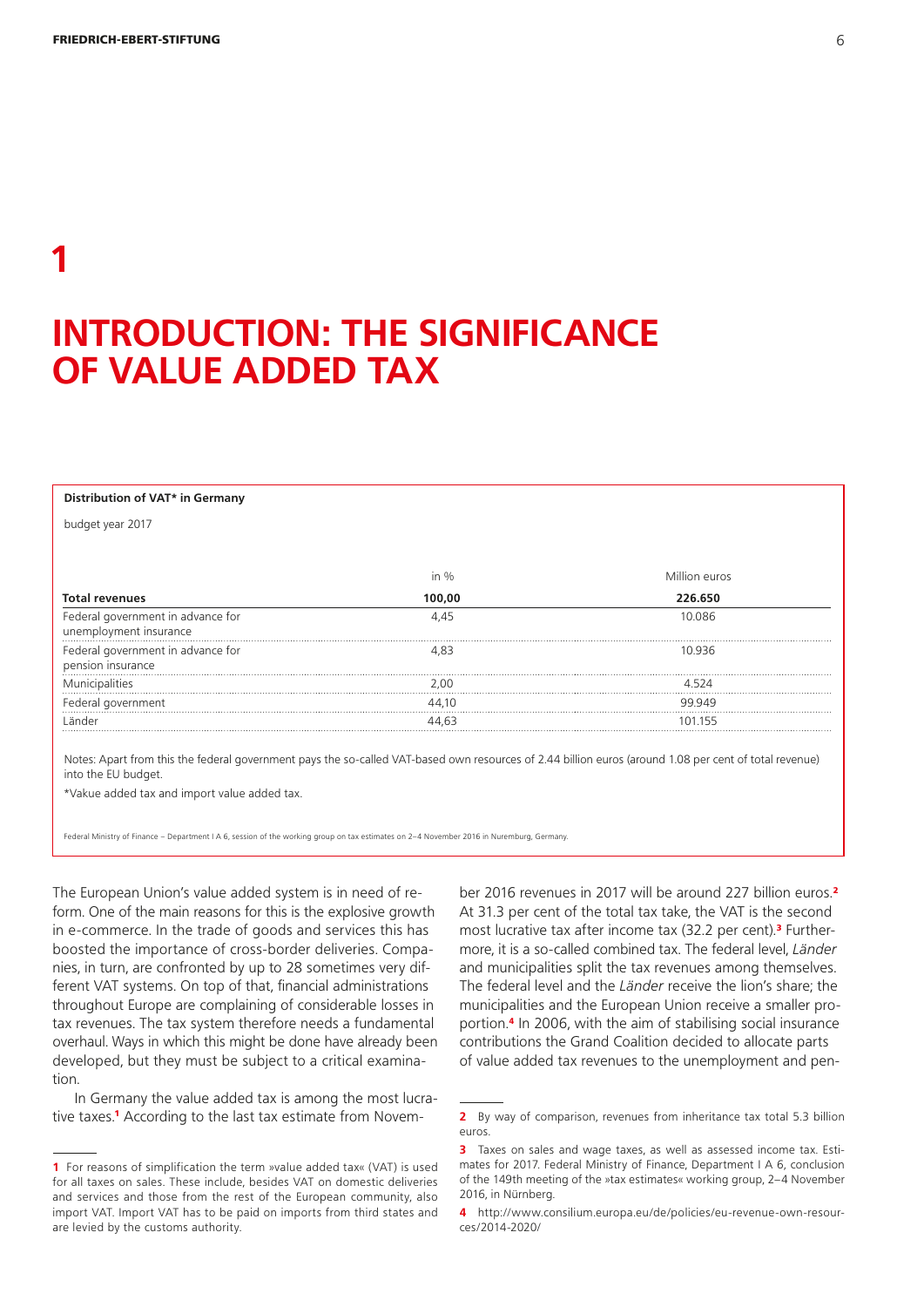sion insurance system.<sup>5</sup> As a result VAT contributes to the financing of nearly all public service providers. Across Europe, too, value added tax is of considerable importance. In 2014 EU-wide around 977 billion euros in value added tax were collected. <sup>6</sup> That corresponds to around 7 per cent of the GDP of all the EU member states.<sup>7</sup>

A value added tax is also a so-called general consump tion tax. That means that the consumer bears the tax bur den. With the practiced *credit-invoice method*, the VAT is characterised by input tax deduction. <sup>8</sup> That means that the service provider is basically responsible for passing on the VAT to the tax office. They charge their customer the tax and at once issue a bill stating the charged VAT. Because a com pany is ultimately not supposed to be burdened with the VAT it can offset the VAT it has itself paid service and goods providers against the VAT received from customers (input tax deduction). As a result, each firm passes on to the tax of fice only the sum of VAT received minus taxes paid to services or goods providers. This difference corresponds to the VAT on that portion of value added that (in theory) is attrib utable to the company. The VAT is thus shifted via invoices along the value chain. The consumer has no right to claim an input tax deduction. Because consumers settle the VAT with the invoice, they bear the tax burden without being involved in the administration. 9

According to Art. 113 TFEU the European Union is tasked with harmonising European VAT law, to the extent that this is necessary for a well-functioning single market. The Euro pean Commission thus pays particular attention to the regu lations on intra-Community trade. Reform plans have been under discussion for some time now. In this paper we shall provide an overview of the current state of the discussion.

**5** http://www.spiegel.de/politik/deutschland/koalition-bundestag-be schliesst-groesste-steuererhoehung-seit-1949-a-417118.html

6 All the EU member states apart from Cyprus. https://ec.europa.eu/taxation\_customs/sites/taxation/files/2016-09\_vat-gap-report\_final.pdf

**7** GDP of the EU28 in 2014: 14,011 billion euros.

**8** Tipke/Lang, Steuerrecht [Tax Law], 22nd edition, §17 point 16: 898.

**9** Import VAT represents an exception if goods are brought in from third states. This shall apply when the value of the good is above the specified allowance. The VAT is, as a rule, levied together with customs duty when an individual re-renters the EU.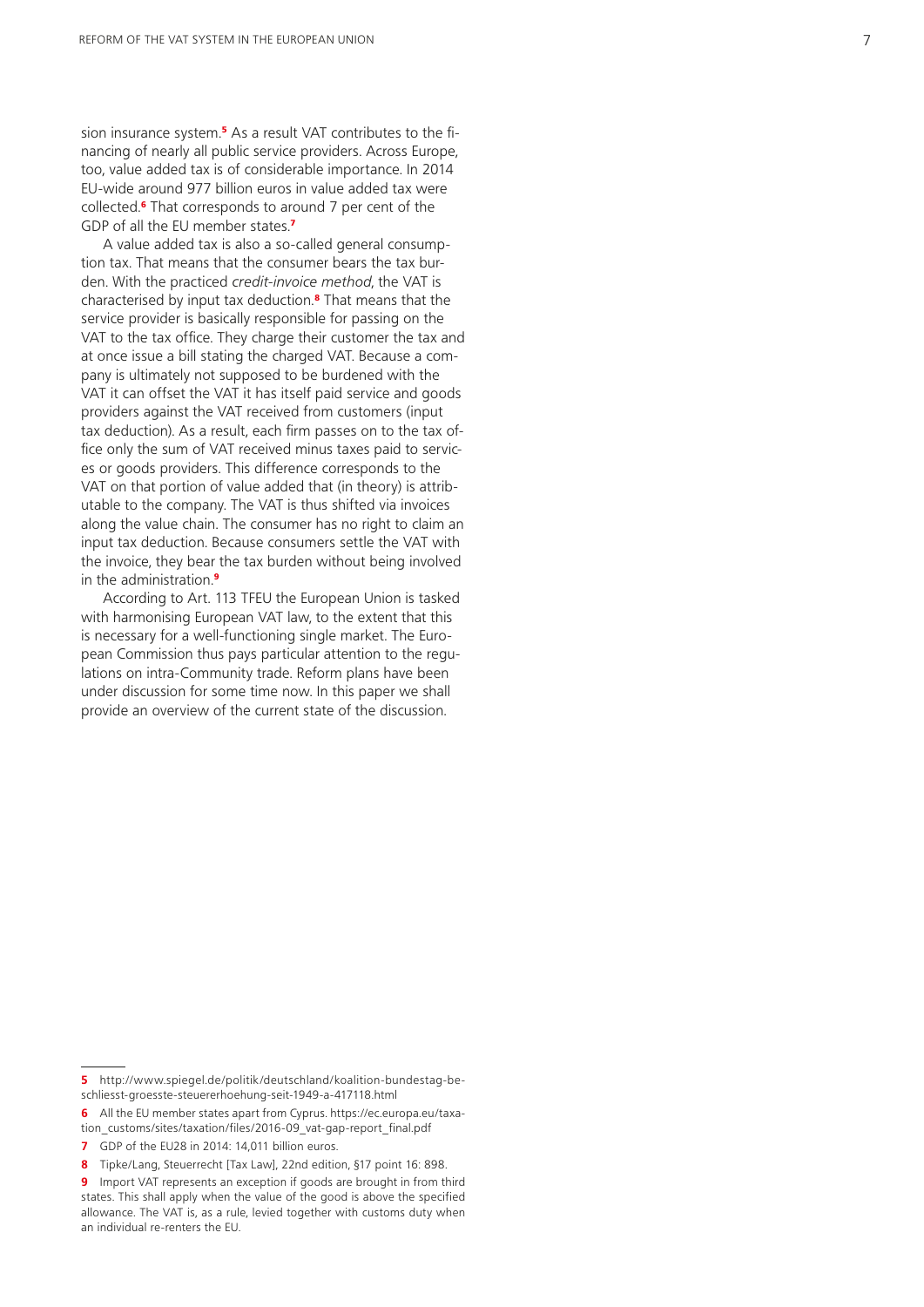## **THE NEED FOR REFORM: WEAKNESSES OF THE CURRENT VALUE ADDED TAX SYSTEM**

### **SHORTCOMINGS WITH REGARD TO TAX ENFORCEMENT AND TAX AVOIDANCE**

It has to be assumed that tax shortfalls in the European Union are immense. According to European Commission estimates, in 2014 the so-called »VAT gap« – that is, the difference between value added tax that is supposed to be levied and actual tax revenues – in the EU (except Cyprus) stood at around 14 per cent of theoretically imputed tax revenues. There are substantial differences between the member states in this respect. Germany, for example, lies in the middle range, with around a 10 per cent shortfall.<sup>10</sup> In actual numbers, this means a tax shortfall of around 23.5 billion euros. The main causes of tax shortfalls include insolvencies, mistakes in the application of VAT law and tax crime. Therefore, there is a need for political action.<sup>11</sup>

Furthermore, the tax base is being put under pressure by the upsurge in new types of business models. Due to the strong growth in e-commerce it has become easier for consumers to obtain goods directly from abroad. In particular in the case of imports from within the Community area VAT cannot be levied together with customs on crossing the border. Instead, the possibility of an audit is needed in the case of taxable companies domiciled abroad, which for legal reasons is much more difficult than in the case of domestic firms. In some cases the responsible financial authority first has to become aware that a transaction has taken place between a consumer and a foreign company that is liable to value added tax. In practice, many foreign online traders are not even registered for VAT.<sup>12</sup>

On top of that, in the digital economy the significance of exchange transactions has grown. In particular on social media platforms customers use services without there being any financial compensation. Instead, customers by and large »pay« with their data, whose monetary value is difficult to estimate and thus in practice is not even recorded for VAT purposes. In a similar way in the so-called »shared economy« a large number of new, private vendors – for example, for accommodation – are entering the market who in fact do not pay VAT. If such vendors gain a substantial market share this structural transformation could have a deleterious effect on tax revenues. In order to safeguard the tax base the VAT law must respond to such leakage effects.

#### **DISPROPORTIONATE ADMINISTRATIVE BURDEN FOR COMPANIES**

Likewise, companies have to cope with the defects of the existing VAT system. Above all for companies active throughout Europe the current VAT regime is characterised by an unreasonably high administrative burden. According to the current regulations intra-Community deliveries between two companies (»B2B transactions«) are basically not liable to VAT.13 If a taxable item is produced domestically, but processed or consumed abroad no VAT falls due in the exporter's state of domicile. On the other hand, a purchasing company is obliged to notify the tax authorities of this intra-Community purchase in the so-called recapitulative statement and to deduct the VAT. In the case of genuine B2B transactions only the domestic financial administration has to be notified by the exporting company.14 There are no direct points of contact with foreign financial administrations. The situation is otherwise with regard to sales to consumers (»B2C transactions«).

**<sup>10</sup>** Close to the median, also of around 10%.

**<sup>11</sup>** Already in 2006 »the federal finance minister and those of the Länder came to the conviction that the options for improving the fight against fraud within the framework of the existing procedure for VAT in Germany have largely been exhausted,« Federal Ministry of Finance, Monthly Report, January 2006, p. 45.

<sup>12</sup> There are also difficulties with tax enforcement with regard to online traders outside the EU. Cf. http://www.rbb-online.de/wirtschaft/beitrag/2017/02/steuerhinterziehung-onlineplattformen-amazon-berlin.html

**<sup>13</sup>** §4 para 1 sentence 1. No.1b German VAT Act in conjunction with §6a German VAT Act.

**<sup>14</sup>** In the case of intra-Community deliveries, in the so-called recapitulative statement.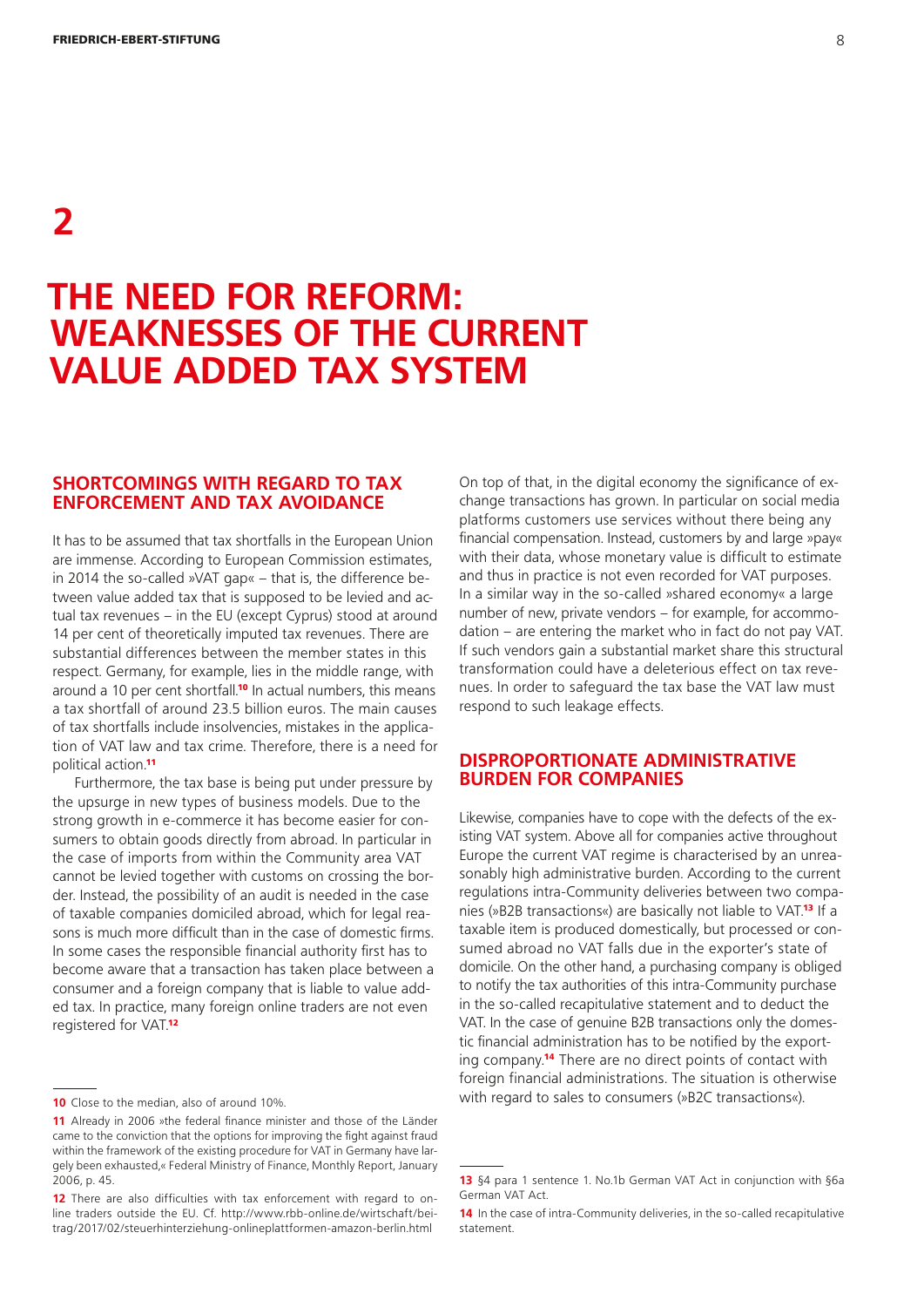Consumers have to be shielded from administrative charges. Thus the exporter is duly obliged to pay the VAT in the consumer's country of residence. Registration with a foreign financial administration is necessary for this purpose. According to the European Commission, companies incur compliance costs in the amount of around 8,000 euros on average for a registration in each member state.<sup>15</sup> Compliance costs accrue also in the member states in which a company registers, but is not domiciled.

This cost burden distorts competition. Companies with few or smaller cross-border sales accordingly have more difficulty generating sufficient marginal returns in intra-Community business to cover the costs of VAT registration. The »investment« in VAT registration is associated with a significant risk of loss. Thus a small company faces two options: either restrict themselves to B2B transactions or – depending on its business model – even to renounce intra-Community transactions altogether. From a business standpoint the administrative costs of the European VAT system represent an impediment to growth or a business risk. Consumers are likely to feel the consequences of the lack of competition in the form of higher prices and lower product diversity.

### **DISTORTIONS IN THE EUROPEAN SINGLE MARKET**

Furthermore, in some member states there are long waiting times for acquiring a VAT identification number (VAT ID). According to established practice a seller does not charge a customer in another European country VAT if the latter is able to show itself to be a business by means of a VAT ID. Previously the presentation of a VAT ID was a mandatory criterion for tax exemption.<sup>16</sup> For example, if a newly established company has not yet acquired its VAT ID when it makes a purchase it is charged VAT in the country of the seller. This doesn't pose a problem if buyer and seller are domiciled in the same state. In that case, the acquiring company can offset the VAT it paid in its next tax declaration against VAT it has received. However, there is a settlement problem if the buyer imported the goods. In this case it first has to pay the seller the VAT in its country of domicile and also report the import in its home country in the recapitulative statement and pay tax on it. Although the buyer can reclaim the paid tax after receiving the VAT ID, it nevertheless suffers a liquidity cost in the meantime. Without a VAT ID a company has an incentive if possible to procure inputs only in its home country.

#### **URGENT REFORM OBJECTIVES**

Reform of the European VAT system should thus pursue the following three objectives:

- safeguard tax revenues;
- reduce administrative costs for taxable companies;
- eliminate trade barriers in the single market.

**<sup>15</sup>** https://ec.europa.eu/taxation\_customs/sites/taxation/files/docs/body/ commission\_presentation.pdf

**<sup>16</sup>** The European Court of Justice made it clear that in the case of intra-Community deliveries a VAT exemption may not be denied by the financial administration on the grounds that a tax identification number is lacking, if there is no evidence of tax evasion. The precise consequences of this judgment on practical tax enforcement remain to be seen. Cf. ECJ ruling in Case C-24/15 of 20.10.2016 (Josef Plöckl vs Schrobenhausen Tax Office).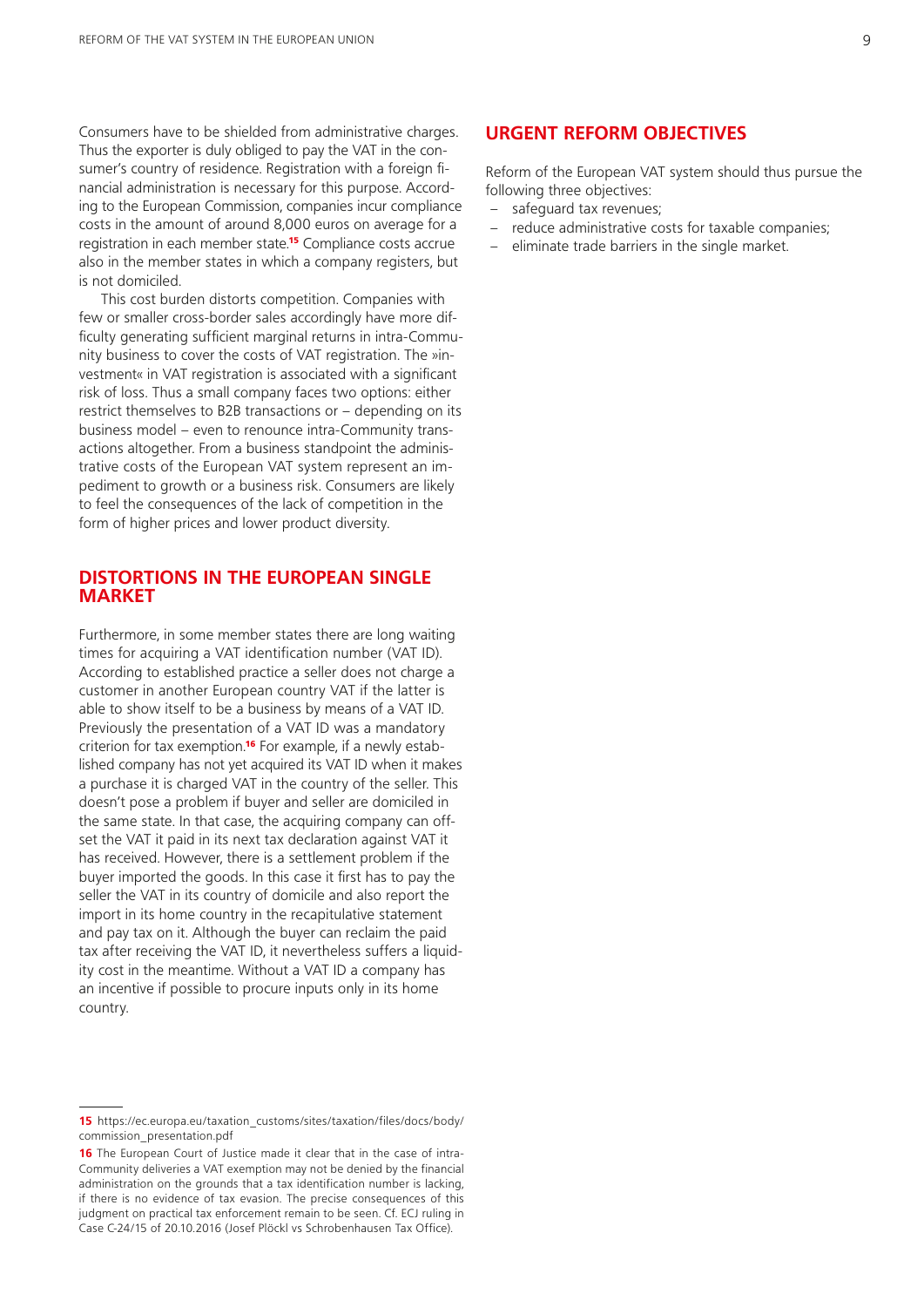## **REFORM ALTERNATIVE 1: REVERSE CHARGE MECHANISM**

In contrast to the net all phases VAT system with its input tax deduction, in the case of the reverse charge mechanism it is not the supplier but the recipient that settles the tax burden with the tax office. This means that the buyer has to inform the tax office about the taxable acquisition. If a company receives a service it is obliged to declare it and pay tax on it. The company can, however, recover the VAT due to be paid.

#### **ELIMINATION OF PRE-FINANCING BY TAXABLE COMPANIES**

There are two advantages to this: first, under the reverse charge mechanism the company's liquidity situation is improved. At the moment, a company has to pay the input tax in advance because sometimes a considerable time can intervene between the purchase of an input and and the (further) sale of a product. At the time of the purchase the VAT initially flows out of the company. Only when the outgoing invoice is settled do funds flow back into the company. Until then further inputs can be acquired in the course of the production process, so that there can be outstanding input taxes for a prolonged period. In the reverse charge mechanism the recipient pays the tax and at the same time reclaims it. In that way the tax liability is set off immediately. That means that in the extreme case there is no cash flow. Prefinancing would no longer be necessary.

### **LOWER RISK OF SHORTFALLS FOR THE STATE**

Secondly, the risk of shortfalls is reduced for the tax authority. Because in the present system the seller functions almost as a »collection agency« for the tax office with regard to the buyer's tax liability, the tax office has to wait until the supplier transfers payments to the exchequer when making the advance VAT return. This time lag harbours the danger that in the meantime the supplier may become insolvent.<sup>17</sup> The

tax office is dependent on the assertion of a claim arising from the insolvency assets. Thus the tax demand is often worthless. In the reverse charge mechanism this danger would be averted. The »diversion« via the seller would thus cease because the buyer would settle the VAT to be paid directly with the exchequer.

#### **EXPERIENCES AND IMPACTS IN INTRA-EUROPEAN BUSINESS DEALINGS**

In the European single market a fundamental transfer of the tax liability to the recipient of goods or services already applies in cross-border transactions (B2B). Furthermore, the European legal framework – the so-called EU VAT Directive – allows the application of the reverse charge mechanism for certain tax situations.18 Most important of these are transactions involving suppliers from certain branches in particular, such as construction. This is because the risk of default due to insolvency or fraud is particularly high.<sup>19</sup> In §13b of the German VAT Act, German tax law makes use of the reverse charge options made available by European law. General application of the reverse charge mechanism is not allowed in internal transactions in Europe, however. Nevertheless Austria and the Czech Republic have requested to test a general reverse charge mechanism in a pilot project. However, the Economic and Financial Affairs Council (ECOFIN) has not yet given its approval.<sup>20</sup>

The reverse charge mechanism does not remedy all the shortcomings of the VAT system, however. Rather it gives rise to new delimitation problems. In order to keep administrative costs down, consumers shall continue to be excluded

<sup>17</sup> One way, among others, of avoiding such shortfalls is the so-called split-payment mechanism, by which the VAT is paid directly to the tax of-

fice when the invoice is paid. However, this procedure gives rise to a variety of practical obstacles and to date there has been no majority for it among the member states.

**<sup>18</sup>** Cf. Art. 193-199 and 202 of the EU VAT Directive.

**<sup>19</sup>** Cf. Tipke/Lang, Steuerrecht, 22. Auflage, §17 Rz. 73, p. 923.

**<sup>20</sup>** http://www.ey.com/Publication/vwLUAssets/EY-VAT-News-week-to-04-07-2016/\$FILE/EY-VAT-News-week-to-04-07-2016.pdf and http://data. consilium.europa.eu/doc/document/ST-10426-2016-INIT/en/pdf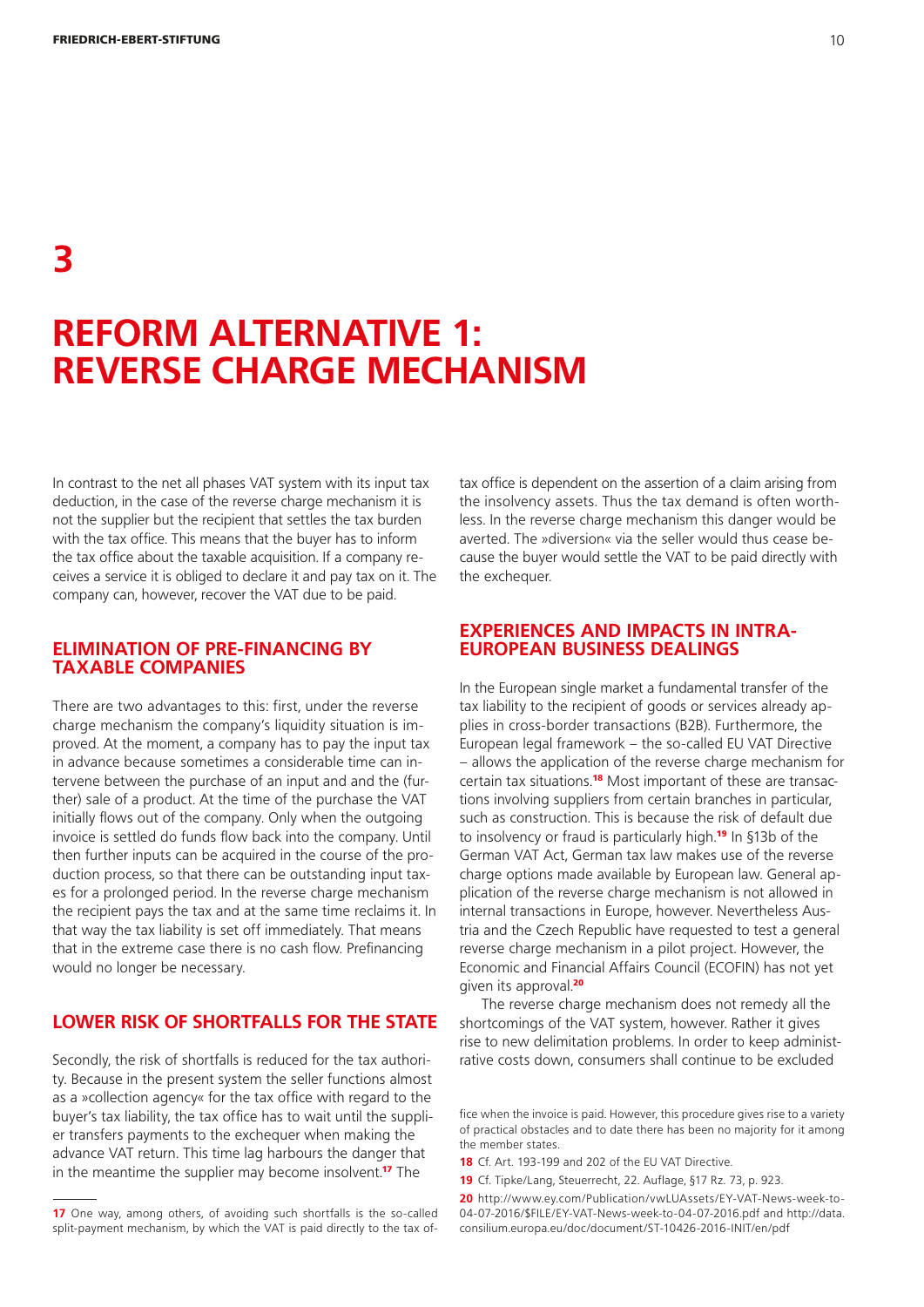from the administration of VAT also in the future. This means that the seller will have to adequately assess every trading partner and determine whether they are a consumer or a business. A new obligation on the part of the taxpaying company arises. At the same time, in the case of B2C transactions in the European single market there would still be a need for a VAT declaration with the financial authorities in the consumer's country of domicile. Companies' administrative costs can only be reduced to a limited extent with the reverse charge mechanism.

#### **A SOLUTION: IDENTIFICATION OF BUSINESS PARTNERS VIA MEANS OF PAYMENT?**

One approach developed in the United States is the identification of tax exempt trade partners by means of their credit card.<sup>21</sup> Credit cards for employees that are settled directly via the company's account entail only a small risk of fraud. It remains to be seen, however, how improper use of credit cards can be prevented. It remains questionable whether the legislator would leave obtaining proof of identity to the financial institutions issuing the cards. Furthermore, the credit card account would have to be settled by means of income from regular business operations. Apart from that there is a risk that an employee may misuse such a company credit card. In that event, the firm  $-$  provided there is no insurance  $-$  will have to settle the loss. In addition, the abuser will have to pay the VAT that is due as the acquired goods or services were consumed. Whether the company can be made liable for such a tax loss requires further clarification. Consequently, as a means of tax identification credit cards appear to have considerable risks attached.

**<sup>21</sup>** http://www.euractiv.com/section/digital/news/experts-reject-googletax-back-vat-move-against-amazon/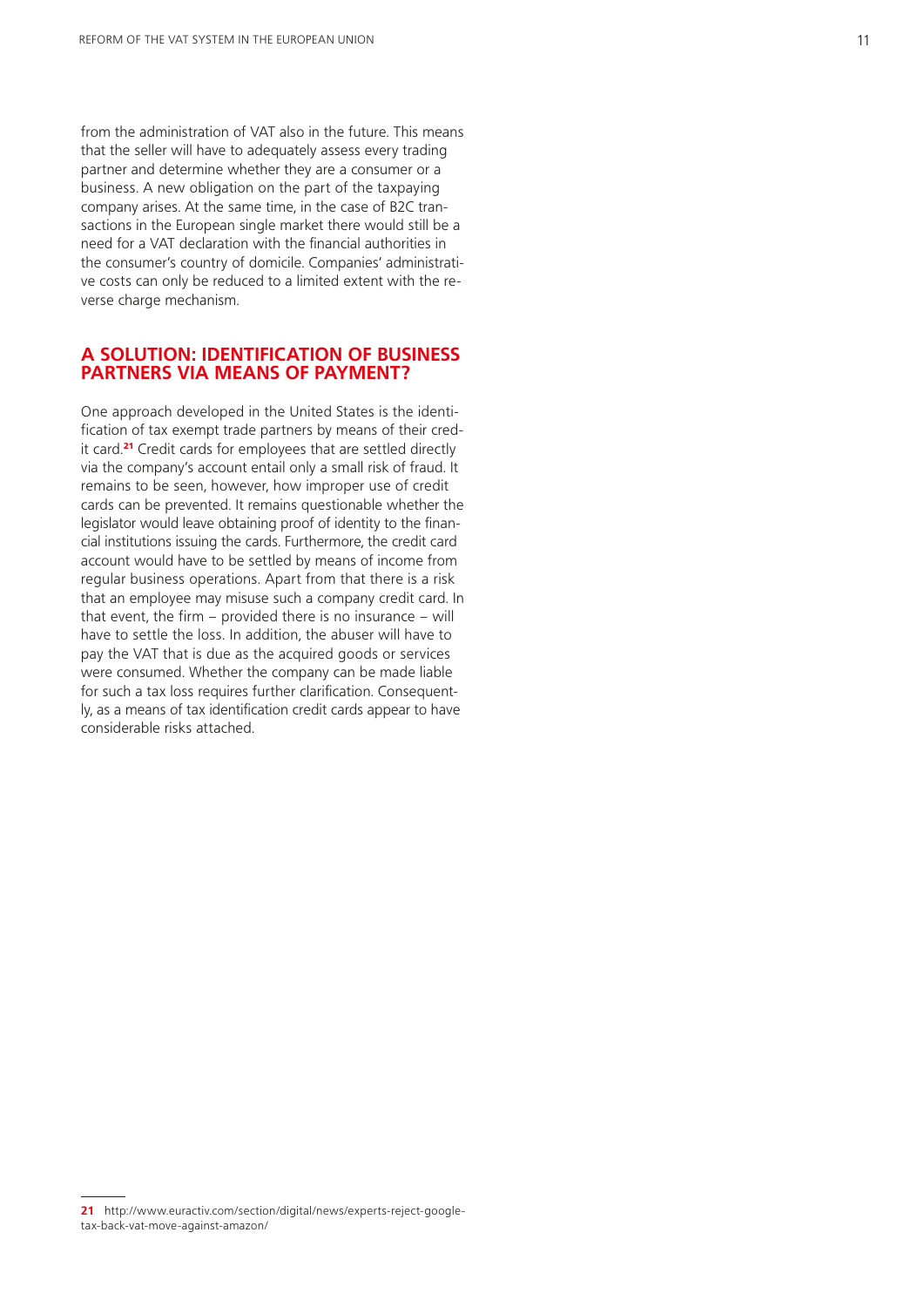# **REFORM ALTERNATIVE 2: ONE-STOP-SHOP (OSS)**

In the policy debate the European Commission has been pursuing a conceptually different approach since early 2014.<sup>22</sup> With the so-called one-stop shop (OSS) intra-Community deliveries are to be put on an equal footing with domestic ones in procedural terms. That means that, ideally, for taxable businesses it would make no difference whether the customer is domiciled in the home country or in another EU member state. As in the current recovery procedure the OSS takes on board the so-called destination principle.<sup>23</sup>

### **REDUCTION OF BUREAUCRATIC COSTS**

Under OSS, in all taxable transactions the seller includes VAT in the buyer's bill, regardless of whether the buyer is domiciled in the home country or in another EU country. The difference between companies and private persons also lapses. However, the seller puts the destination country's VAT in the bill. Within the framework of its tax reporting obligations the seller, at the next stage, declares all Europe-wide transactions to the financial authorities in its country of domicile. It pays the tax (minus input tax paid) to its tax authorities. The financial authorities of the state of domicile then passes on the corresponding tax revenue to the destination country.<sup>24</sup>

In comparison with the current system this reduces the bureaucratic costs. All that is required is one registration in an EU member state; the taxable party only has to submit a tax declaration. At present this procedure is applied across Europe as the so-called Mini One-Stop Shop (MOSS). However, its scope of application covers only digital services (for example, video streaming).<sup>25</sup>

### **CHALLENGES OF CROSS-BORDER TAX ENFORCEMENT**

If OSS is to be introduced the member states have to be willing to entrust other EU states with the enforcement of their own taxes. This might give rise to conflicts of interest. Why would a state levy tax on its own taxable parties with the same thoroughness as in the case of its own revenues? In general, is it assured that all EU states maintain comparable quality standards in tax administration? A lack of enforcement in this sense could lead to revenue shortfalls in another member state.<sup>26</sup>

Other open questions include who and under what conditions may order and carry out a tax audit of the taxable party. It would have to be possible for a foreign tax administration to assess if and how tax enforcement is conducted. At the same time, it would be unreasonable to expect taxable parties to undergo up to 28 different tax audits for the same period. One proposed solution is to put together international teams for tax audits and to have the results recognised by all tax authorities.

It is evident that whatever solution is chosen administrative competences would have to be established at the European level. This would impinge on member state sovereignty. It is doubtful whether there is either the political will or sufficient trust for this among the member states.

#### **DANGER OF DISTORTIONS OF COMPETITION IN THE SINGLE MARKET**

Apart from that, enforcement deficiencies could lead to considerable allocation effects. In the case of big enough differences in tax enforcement taxable parties would, ceteris pari-

**<sup>22</sup>** http://www.euractiv.com/section/digital/news/experts-reject-googletax-back-vat-move-against-amazon/

<sup>23</sup> Cf. Tipke/Lang, Steuerrecht, 22. Auflage, §17 Rz. 393, p. 1039 and https://www.theguardian.com/small-business-network/2014/dec/08/newvatregulations-affect-smes

<sup>24</sup> In Germany the Federal Central Tax Office would be responsible for this.

<sup>25</sup> http://ec.europa.eu/taxation customs/business/vat/telecommunicationsbroadcasting-electronic-services\_en

**<sup>26</sup>** In the case of the Mini One-Stop Shop the federal government replied to an inquiry from the Bundestag that »virtually all individual aspects of the Mini One-Stop Shop suffer from shortcomings«. The federal government does not explicitly mention shortfalls caused by enforcement problems, however. Cf. Deutscher Bundestag, Drucksache 18/10229, 08.11.2016. http://dip21.bundestag.de/dip21/btd/18/102/1810229.pdf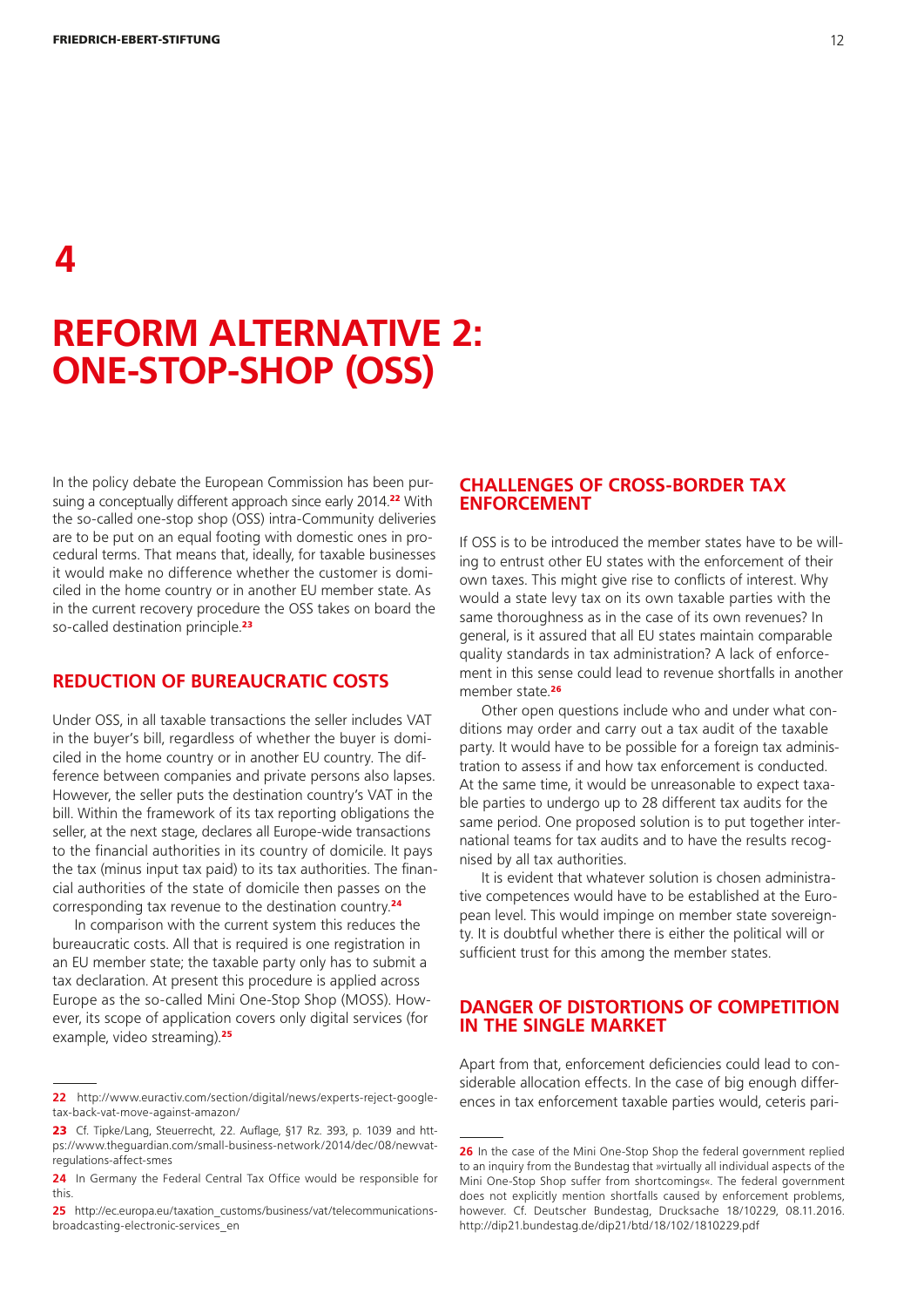bus, shift their OSS to the member state with the simplest requirements.27 Depending on the business model this could also be accompanied by relocation of parts of the value chain.

Distortion of competition cannot be ruled out, either. Take the example of two suppliers who serve the German market with same good; if one of the two competitors benefits from patchy VAT enforcement they receive a »cost saving« of around 16 per cent if the regular VAT rate is applied.<sup>28</sup> Given that, for example, in the German retail sector the return on sales in 2014 was around 3.5 per cent, $29$  the macroeconomic dimension of distortion in the event of tax enforcement failures becomes clear.

### **DELIMITATION PROBLEMS OF THE DESTINATION PRINCIPLE NOT SOLVED**

Despite initially simplified obligations to cooperate there are also uncertainties for those liable to pay tax under the OSS. This is because with the application of the destination principle the seller still has to ascertain the country to which the goods were shipped. In this respect it is should not make any difference whether the goods were delivered by the seller, delivered by a courier or picked up by the buyers themselves. However, in the last instance in particular difficulties arise. How can the seller ensure, in the case of an »ex works« sale that the collecting customer, on one hand, really takes the goods away and, on the other, that the goods actually reach the destination country nominated by the buyer?

Although the risk of abuse appears low in the case of established business relationships or orders with long lead times, things are quite otherwise in the case of previously unknown buyers who approach the seller out of the blue. If it turns out that the seller has not included the VAT of the destination country in the invoice the seller might be liable for back payments. It seems improbable that it would be possible to have any recourse against the buyer. Apart from that, there need to be regulations concerning how swiftly and under what conditions VAT that has been charged erroneously has to be repaid by the member states. In practice, delays can sometimes be lengthy, which can put undue strain on the taxable company's liquidity.

### **APPLICATION OF FOREIGN TAX LAW BY TAX PAYERS AND FINANCIAL ADMINISTRATION**

If the destination country is identified correctly, however, the next step must be to determine the applicable VAT rate. The seller must reliably ascertain whether the regular or a reduced VAT rate shall apply. As in the case of domestic transactions buyers and sellers must have a common understanding of the legal situation. It is difficult if at the next stage the tax authorities and the tax payer are at odds. Under the OSS, then, the two parties must interpret foreign tax law. This, too, is fraught with uncertainties for both sides.

One possible solution is a uniform Europe-wide statutory classification of tax cases. In Germany, tax cases with reduced VAT rates are as far as possible demarcated using European Union's combined nomenclature (CN).<sup>30</sup> The CN is applied mainly in the levying of customs duties. In the VAT system directive member states are allowed to refer to the combined nomenclature with regard to delimitation.<sup>31</sup> To avoid disputes to the extent possible, however, the member states could be obliged to apply the combined nomenclature in future. A further refinement of the classification of tax cases should first be modelled in the CN. In that way a uniform understanding of tax cases in the case of both the tax payers and all participating tax authorities could be generated in the member states. Disputes concerning interpretation and delimitation would then be dealt with at the European level.

#### **Destination Principle versus Country of Origin Principle**

In VAT law the destination principle or the place of consumption principle generally apply. This means that the right to levy the VAT is attributed to the state in which the end consumption takes place and which provides the public framework needed for consumption (cf. Tipke/Lang §17 point 13, sentence 897).

From an economic standpoint VAT is a consumption tax, which taxes the consumer surplus. This case is similar to the income or corporation tax which taxes the producer surplus (profit). In both instances the tax is levied as far as possible where value creation in fact occurs. The consumer surplus arises at the place of consumption, that is, where the buyer uses the good or service. Consequently, the local state is supposed to be assigned the right to levy the tax. In practice, tax incidence – that is, determining on whom the tax burden lies – is difficult to determine even with the help of empirical analysis.

By contrast, there is the origin or country of origin principle. In this case, generally speaking, the VAT regulations of the country of the seller shall apply. However, some experts have rightly pointed out distortions of competition (cf. Tipke/Lang §17 point 395, sentence 1040).

>

**<sup>27</sup>** Taxable parties from third countries without domicile in the European Union register their OSS in a member state of their choice. As long as registration requirements remain unharmonised this can provide an incentive to register in the state with the least onerous reporting requirements.

**<sup>28</sup>** An addition of 19 per cent to the net sales price corresponds to 16 per cent of the gross sales price.

**<sup>29</sup>** https://www.verdi.de/++file++5547620bbdf98d187700010e/download/2015\_Einzelhandel\_Branchendaten\_KURZ\_online.pdf

**<sup>30</sup>** Annex II German VAT Act. **31** Art. 98 III EU VAT Directive.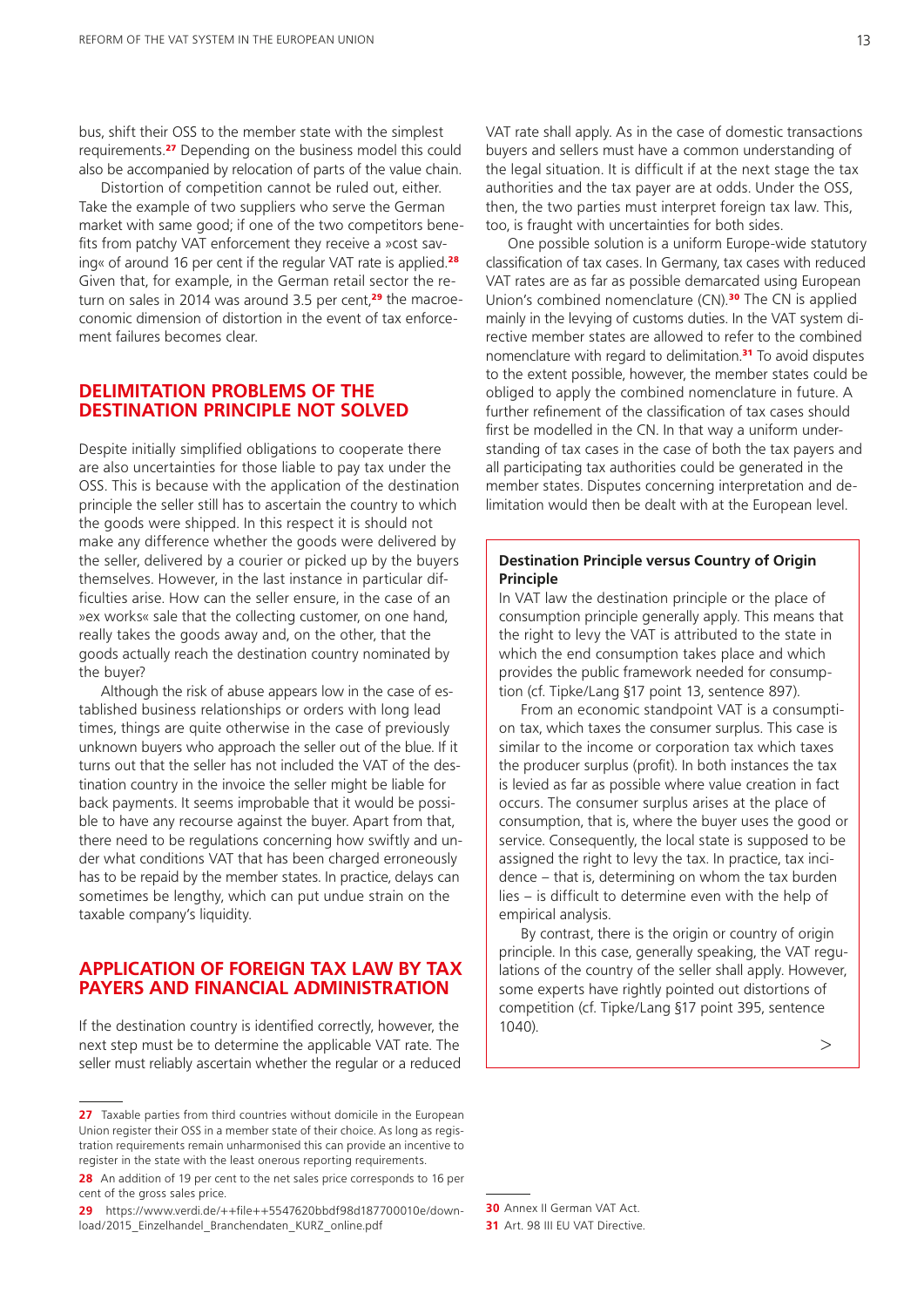> In particular in a single market the seller would merely have to relocate to the country with the lowest VAT rate and simply ships goods to its customers, there by gaining a price advantage from the lower tax burden. This would result in a steering effect that could induce undesired tax competition. The neutrality principle, according to which the VAT system should affect pur chasing decisions as little as possible, would be serious ly undermined. In international business transactions the destination principle has prevailed (cf. OECD http:// www.oecd.org/tax/consumption/36177871.pdf point 4).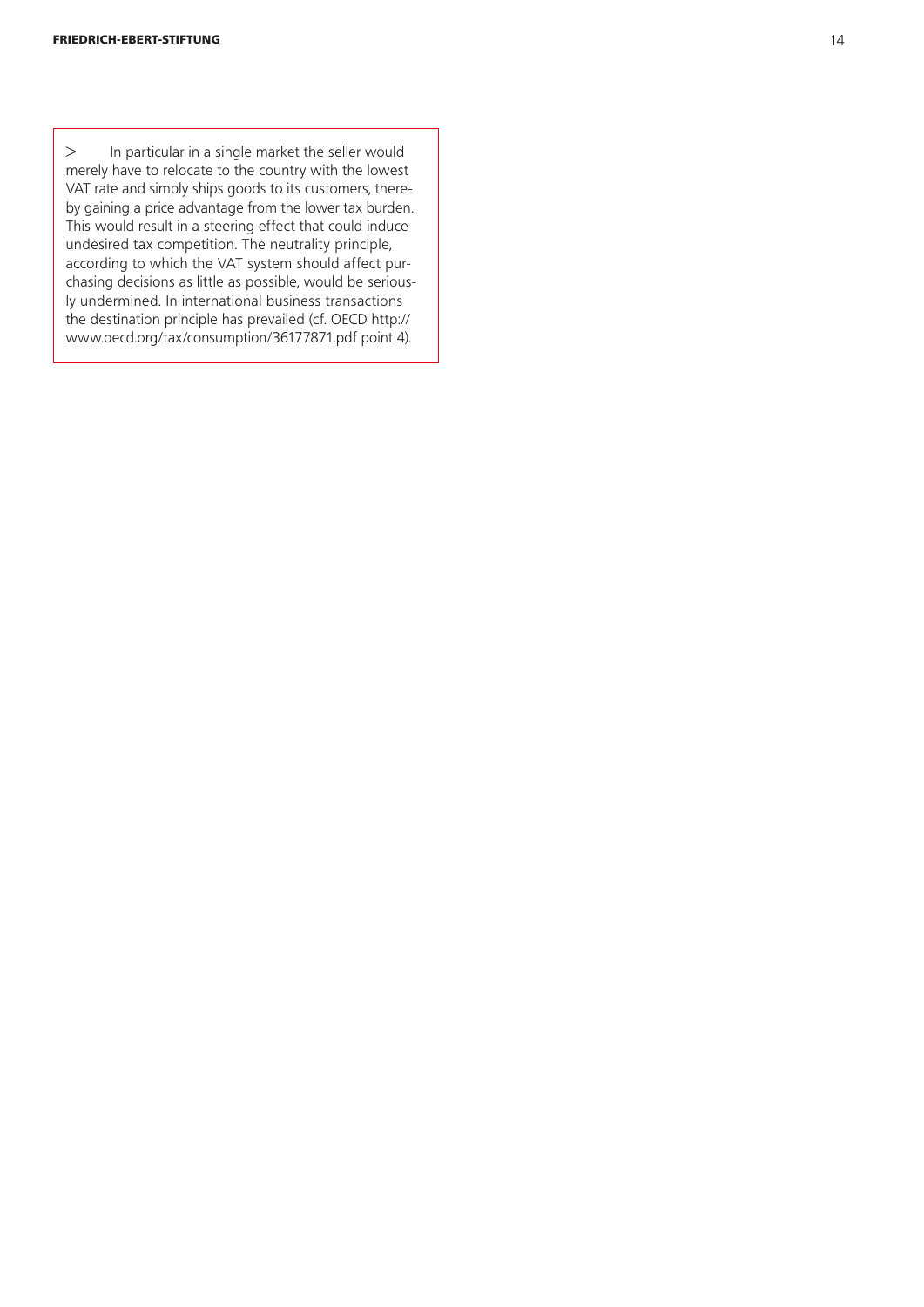**5**

# **A BRUSSELS COMPROMISE – WITH NEW IMPONDERABLES**

#### **CTP STATUS IN A »DEFINITIVE VAT REGIME« FOR EUROPE**

Because of their strengths and weaknesses both models have their opponents and supporters among member state governments. Can a compromise be achieved on this? In order to come up with a definitive VAT system, the European Commission has proposed a middle way:<sup>32</sup> As a first step intra-European goods (but not services), in the case of both B2B and also B2C transactions, are to be recorded and processed via the OSS as far as VAT is concerned. In a second implementation step, among other things, services will be included in the OSS..

However, all taxable, trustworthy companies can apply for the status of »certified taxable person« (CTP) in their member state. When a CTP acts as a buyer it is subject, in principle, to the reverse charge mechanism. Because the VAT no longer has to be pre-financed there is a liquidity benefit to the CTP status and thus there is an incentive for companies with a lot of intra-Community trade to apply for it. On the other hand, companies with a strong B2C focus or whose intra-Community sales are modest can use OSS. Thus, there would be no need to register with a foreign financial authority. However, the CTP approach must be scrutinised more closely from the standpoints of taxation and competition.

#### **A REGULATORY CHALLENGE: WHO IN FACT CAN OBTAIN CTP STATUS**

At this point two aspects should be discussed as examples. On one hand, the question arises of the conditions under which CTP status should be granted. In terms of regulatory policy no serious company may be denied access. The effect of excluding a group of companies from CTP status would be discriminatory due to the possibly simplified administration and competitors' liquidity advantage. There is also the possibility of de facto exclusion if the costs of applying were prohibitively high for small companies. The certification procedure for companies must therefore be simple.

Against that is the absolute requirement to make the issuing of CTP status as fraud-proof as possible. For example, companies must be prevented from purchasing a large volume of goods from the Community area and becoming insolvent before the VAT is paid. In order to fend off abuses financial authorities should be provided with a right of cancellation at short notice, as a matter of urgency.<sup>33</sup> That means that taxable companies have ascertain their counterparties' CTP status on a regular basis. The CTP approach can thus be expected to entail ongoing costs for the authorities and for companies. It has to be assumed that finding a viable path between these conflicting interests is one of the main challenges facing implementation of the Commission proposal.

### **UNIFORM REGULATIONS VERSUS EUROPE-WIDE MINIMUM STANDARDS**

On the other hand, it remains to be seen whether CTP status is to be issued in accordance with rules harmonised on a European basis or based on national guidelines with European minimum standards. An argument in favour of decentralised guidelines is that each state can take into account individual legal idiosyncrasies. Having said that, harmonised rules obviate regulatory arbitrage; in contrast to minimum standards tax fraudsters have no opportunity to submit applications in the member state with the weakest approval requirements. In particular in the case of minimum standards the question also arises of whether CTP status shall be applied throughout Europe. If, for example, the taxpayer purchases goods that

**<sup>32</sup>** Definite VAT Regime. Cf. https://circabc.europa.eu/sd/a/8bf976d1 b735-4927-929c-0dac7f5b6521/57%20-%20Definitive%20regime%20 for%20intra-EU%20trade%20-%20First%20step%20-%20Issues%20 to%20be%20examined.pdf

**<sup>33</sup>** From this another procedural question arises: when and how often can a seller be expected to verify his customer's CTP status? For this purpose the financial authorities should make corresponding IT capacities available, that enable bulk queries. In particular in large companies a single invoicing run can sometimes give rise to up to several thousand invoices a day. In some instances all customers would have to be checked for a valid CTP status.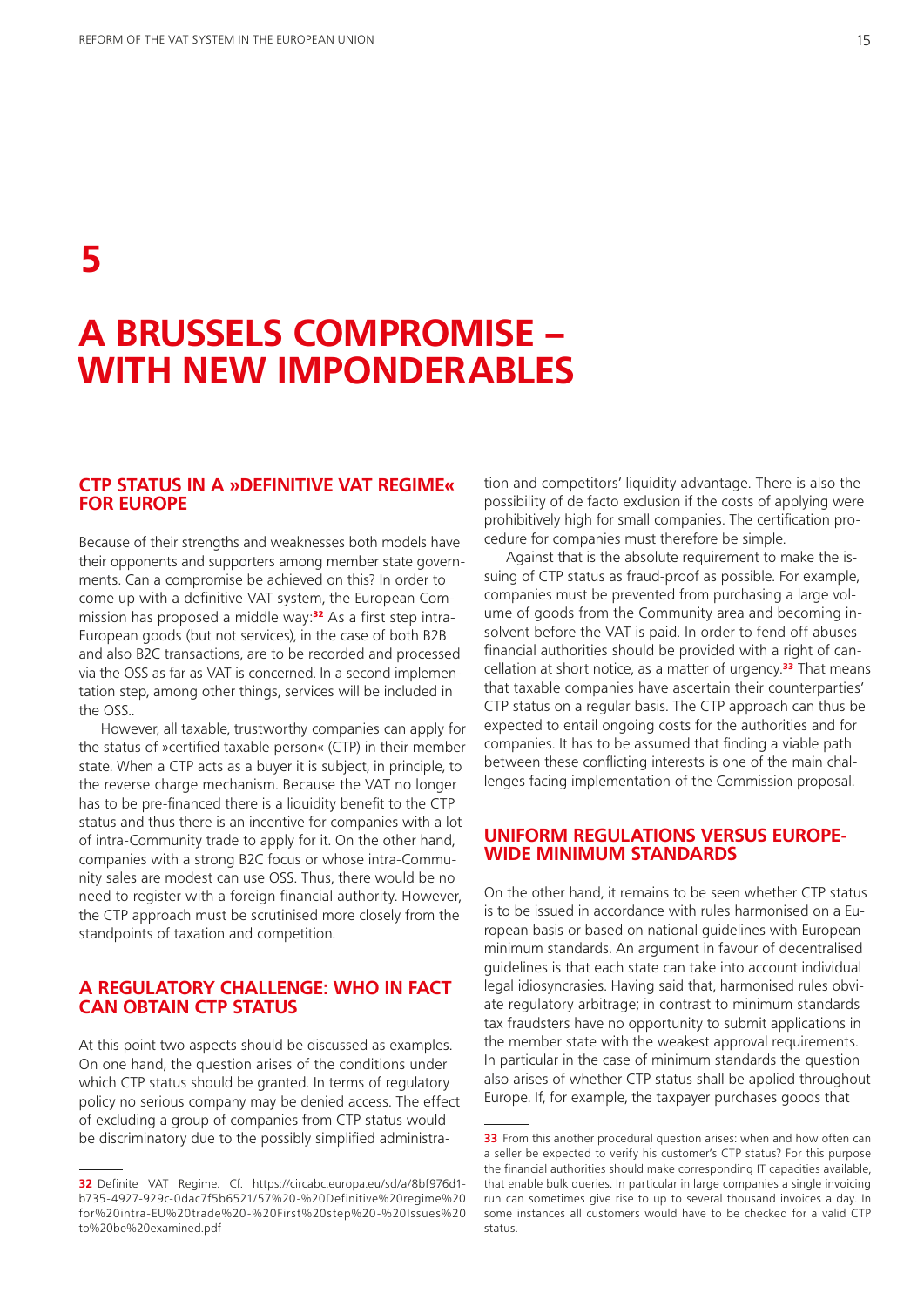are not destined for delivery in their home country there is no VAT liability there, but rather in another member state. In practice, this happens often with trading companies. Goods can be stored in another member state or delivered directly to a customer there. In this case the domestic company, its supplier, and the relevant financial authorities have to reach a consensus on which party has to settle the VAT. If CTP status remains limited to intra-Community purchase transactions for domestic delivery, however, not only the CTP status of the contracting parties would have to be ascertained. Instead, the contracting parties and the authorities would have to as sess each transaction for VAT individually. This would increase the system's proneness to error. Tax offices' audit procedures would also become more complex.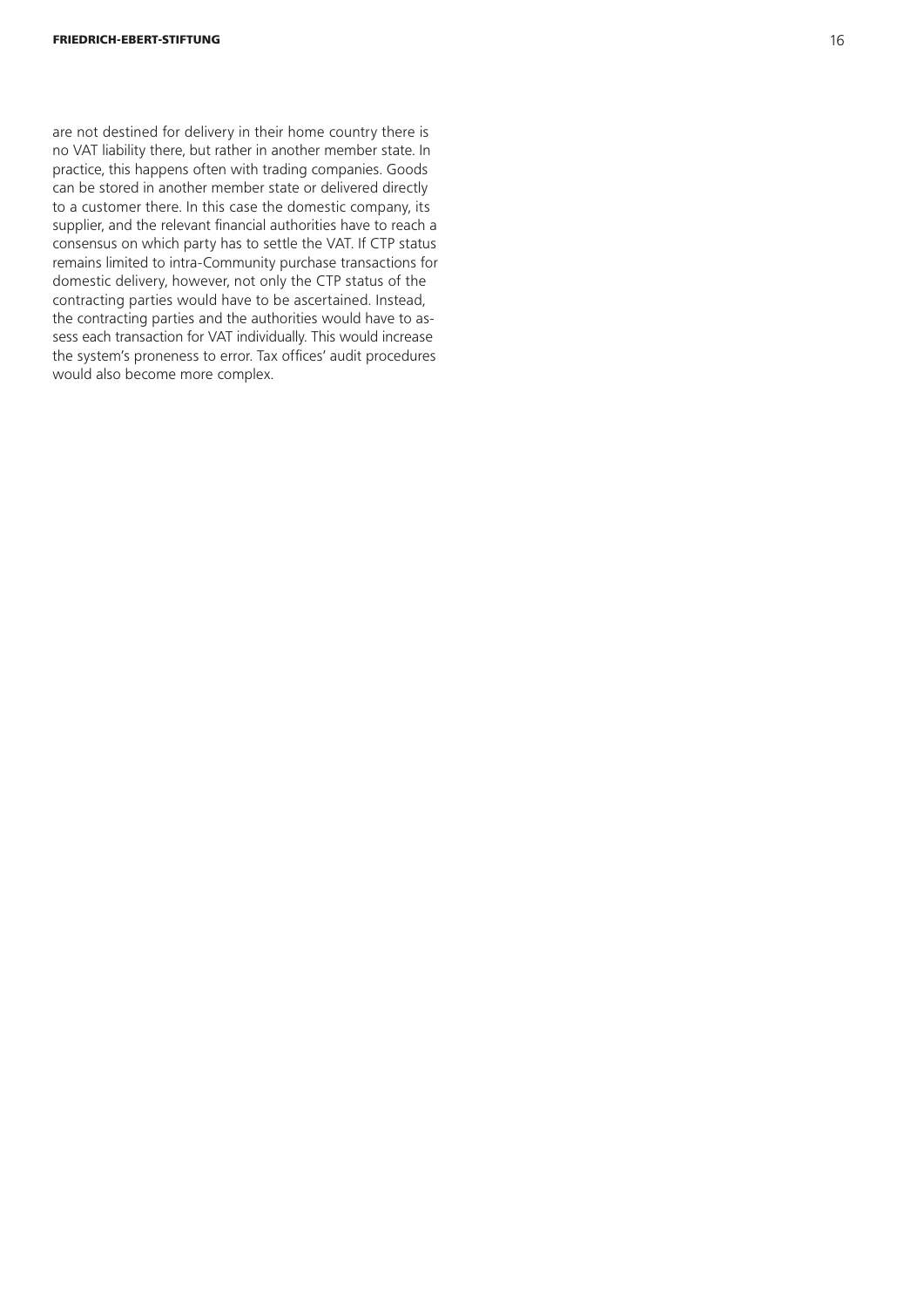## **6**

# **CONCLUSIONS**

All the alternatives presented here could solve the problems with VAT only to a certain extent. While the reverse charge mechanism can increase the barriers for tax fraud, the OSS helps to eliminate obstacles in the single market. On the other hand, the reverse charge mechanism would not reduce the administrative costs of B2C transactions and change little in intra-European trade. Tax liability has already been largely reversed under the existing system. The OSS, too, would, for all its simplification of registration, bring about new delimitation cases and thus unknown legal risks.

While, in view of the increasingly digitalised and cross-border organisation of the economy, practical constraints have necessitated a stronger Europeanisation of VAT for some considerable time now, such a step is fraught with political concerns, as things stand at the moment. The main obstacle for European cooperation lies in the risk that a botched reform might lead to dramatic disruptions in the member states' public finances. Any reform must therefore be implemented with caution.

If the European Commission wants more political support for its VAT action plan and the introduction of an OSS it has to be more responsive to the justified criticisms of some member states. First and foremost, this applies to the lack of trust that some member states currently feel towards other tax authorities. EU-wide levying of customs duties, however, is an example of how shared sovereignty in financial administration is entirely possible. Member state support can be obtained only if the Commission presents credible solutions concerning how poor tax enforcement can be promptly identified and sanctioned if necessary. One solution would involve the regular assessment of VAT enforcement in all member states by an independent auditor appointed by the European Commission. These audit reports should be made accessible to the public. In the case of flagrant enforcement failures companies from the member state in question could be excluded from the OSS for a period; in that case they would have to pay their VAT directly to the relevant state. Companies would have an interest in avoiding unnecessary registration obligations. Transparent reporting would in itself give companies an incentive to lobby for effective tax enforcement. Furthermore, allotting a share of the tax revenues to the levying

member state be another motivation for effective Europewide tax enforcement.

Despite the shortcomings that have been identified the Mini One-Stop Shop could serve as an experimental case. The European Commission should continue to collect findings from this model, remedy defects promptly and evaluate options for extending the system. Going forward, the Commission and the member states should find solutions for new economic developments. A VAT classification of social media platforms and shared-economy models should, in principle, be coordinated Europe-wide right from the very beginning. This way the European Union would contribute early on to a uniform regulatory framework for these fledgling business models. Later harmonisations would thus be reduced or even unnecessary.

By contrast the EU should refrain from temporary solutions, such as the introduction of the reverse charge mechanism for a limited period. Such measures give rise to high conversion costs for companies and administrations in the first place without yielding lasting benefits. Similarly, unilateral moves by countries with regard to systemic changes should be rejected. Different VAT regimes within the EU would probably lead to new delimitation difficulties in determining the place of supply and thus fiscal sovereignty.

A VAT for Europe, which is sometimes called for, is also no solution for the challenges set out here.<sup>34</sup> Apart from the legal obstacles it would lead neither to a simplification of procedures nor the safeguarding of tax revenues. Furthermore, new distribution conflicts would probably emerge among the member states, while at the same time governments' fiscal policy freedom would be hemmed in.

Whatever procedural model the European Union eventually decides on, it needs to step up the pace of reform to cope with the already pronounced tax shortfalls for the member states and the sharply increasing complexity facing taxable companies. In doing so they need to bear in mind that even a reformed VAT will not be a panacea. However, a future VAT system can certainly be an improvement on the current one.

**<sup>34</sup>** https://www.welt.de/politik/ausland/article161104044/Bruessel-willseparate-Steuern-fuer-Europa-erheben.html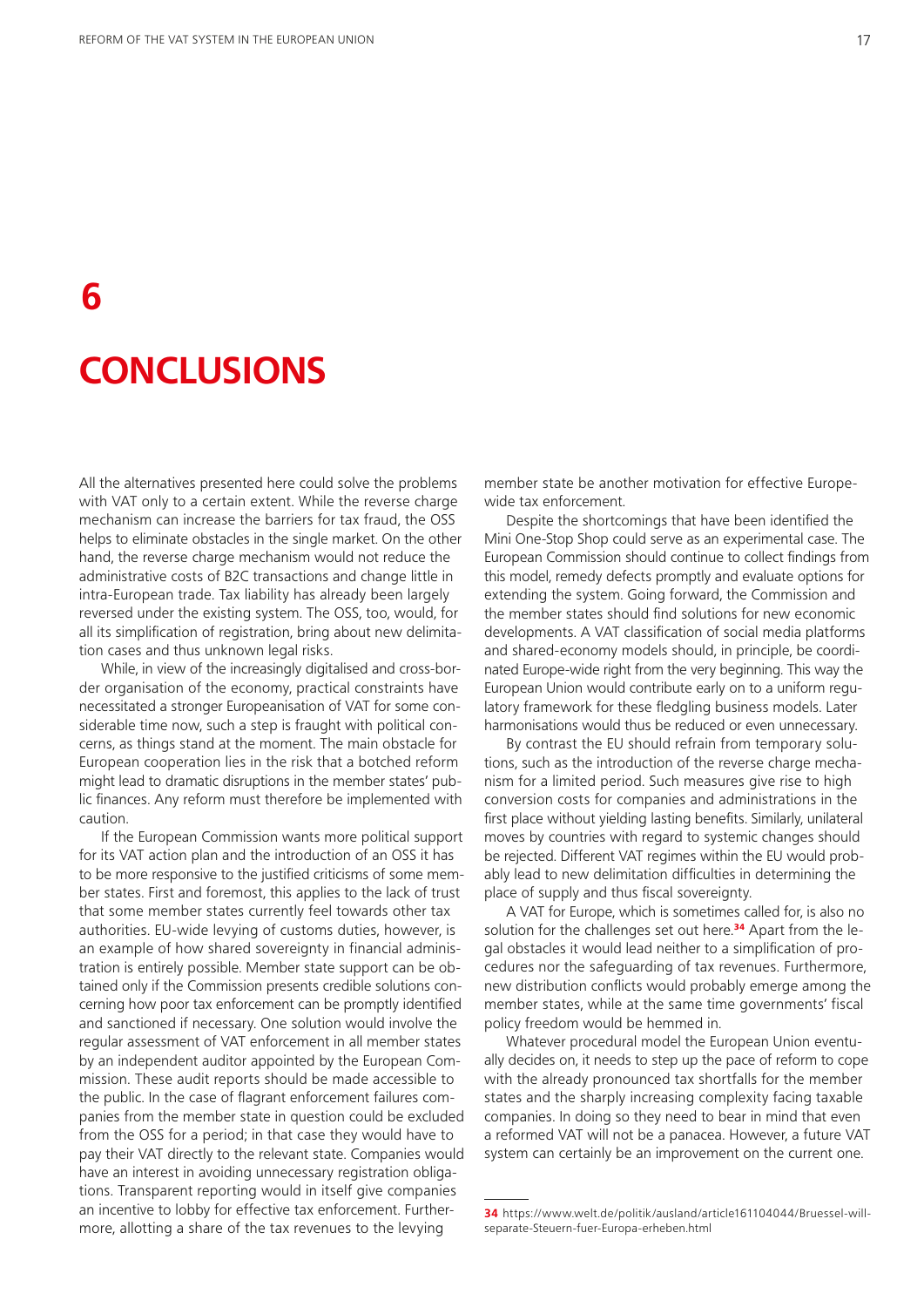FRIEDRICH-EBERT-STIFTUNG 18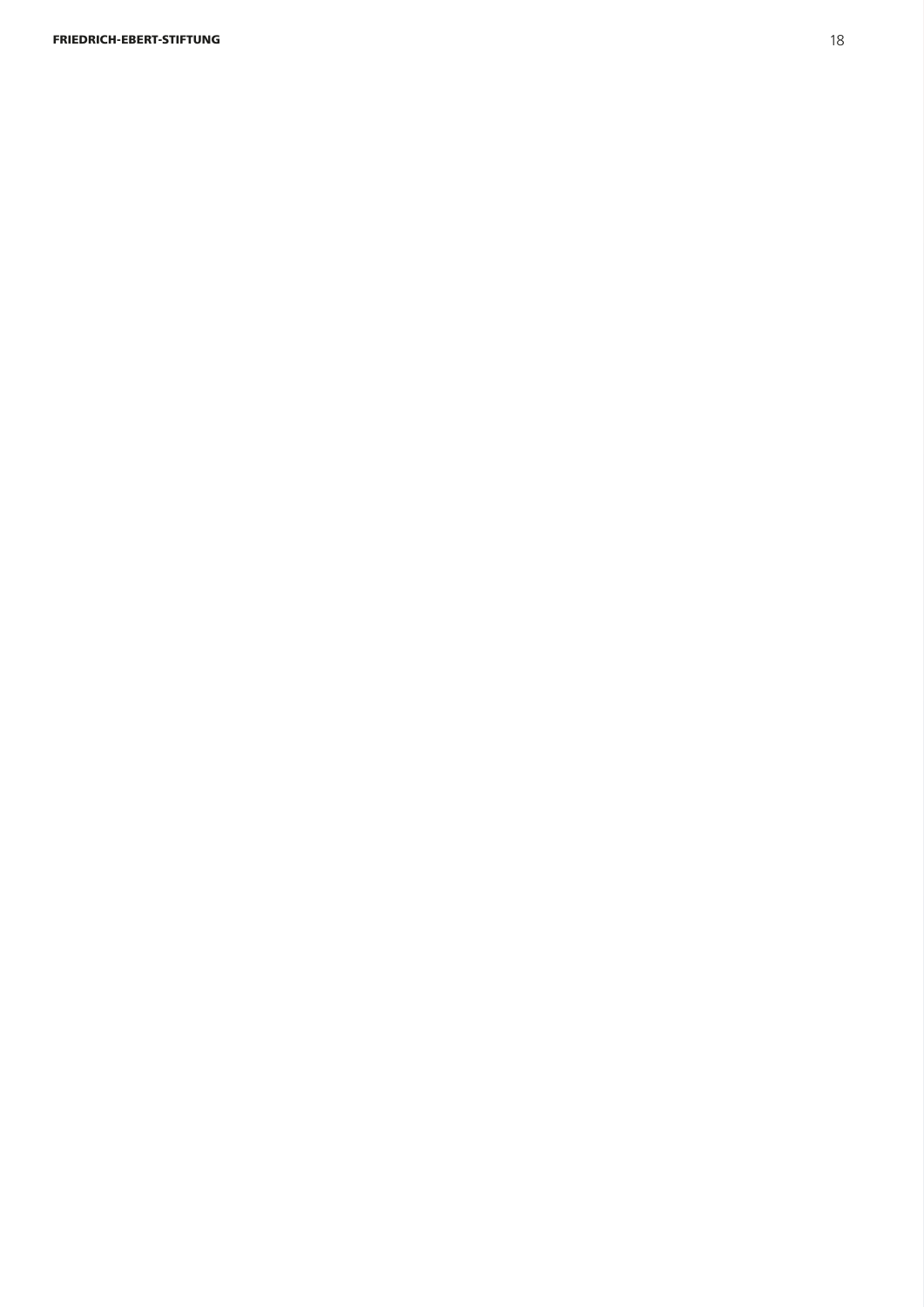Imprint:

© 2017 **Friedrich-Ebert-Stiftung** Publisher: Managerkreis of the Friedrich-Ebert-Stiftung Hiroshimastraße 17, 10785 Berlin www.managerkreis.de

Orders/contact: managerkreis@fes.de

The authors take full responsibility for the statements and conclusions presented here, which represent their personal opinion. The views expressed in this publication are not necessarily those of the Friedrich-Ebert-Stiftung. Commercial use of Friedrich-Ebert-Stiftung (FES) publications in any media is not permitted without written permission.

#### **ISBN: 978-3-95861-882-4**

Title image: ©industrieblick – fotolia Design concept: www.stetzer.net Layout: www.zumweissenroessl.de Printing: www.bub-bonn.de

July 2017